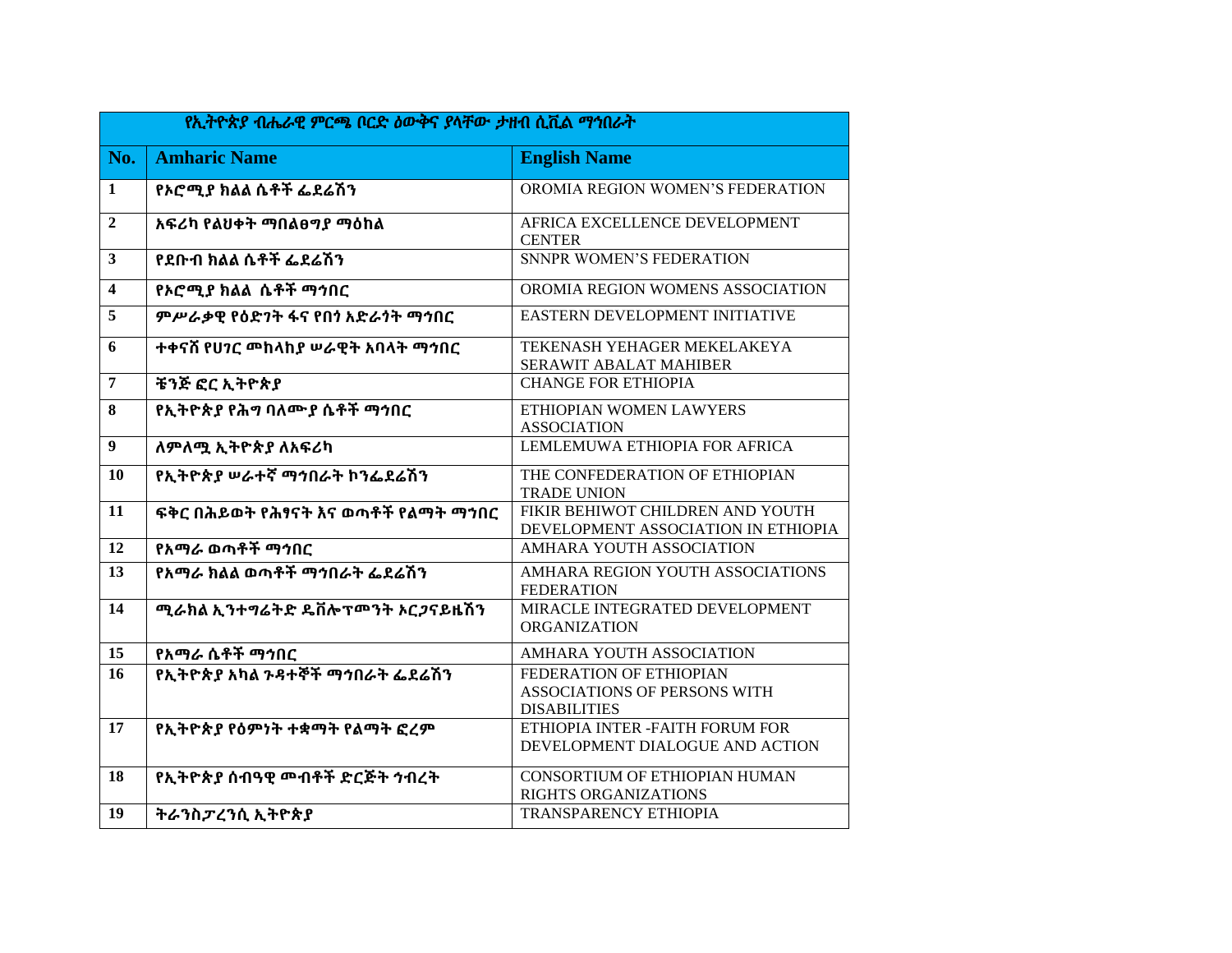| 20              | እዉነት ኢትዮጵያ                                      | <b>TRUTH ETHIOPIA</b>                                                    |
|-----------------|-------------------------------------------------|--------------------------------------------------------------------------|
| 21              | የኢትዮጵያ ሰብዓዊ መብቶች ንባዔ                            | ETHIOPIAN HUMAN RIGHTS COUNCIL                                           |
| 22              | የኦሮሚያ ክልል ወጣቶች ማኅበር                             | OROMIA YOUTH ASSOCIATION                                                 |
| 23              | ኢትዮጵያን ሴንተር ፎር ዲሰአብሊቲ ኤንድ<br>ዴቨሎፕመንት            | ETHIOPIAN CENTER FOR DISABLITY AND<br><b>DEVELOPMENT</b>                 |
| 24              | የኢትዮጵያ የሲቪል ማኅበራት ድርጅት ኅብረት<br>ለምርጫ             | COALITION OF ETHIOPIAN CIVIL SOCIETY<br>ORGANIZATIONS FOR ELECTION       |
| 25              | የአዲስ አበባ ከተማ ሴቶች ማኅበር                           | ADDIS ABEBA CITY WOMEN ASSOCIATION                                       |
| 26              | አላያንስ ፎር ፒስ ኤንድ ዴቨሎፕሞንት                         | <b>ALLIANCE FOR PEACE AND</b><br><b>DEVELOPMENT</b>                      |
| 27              | ኢትዮጵያዊ ተነሳሽነት ለሰብዓዊ መብቶች                        | ETHIOPIAN INITIATIVE FOR HUMAN<br><b>RIGHTS</b>                          |
| 28              | ፕሮሞሽናል ሰርቪስ ፎር ዴቨሎፕሜንታል ፕሮግረስ                   | PROMOTIONAL SERVICE FOR<br>DEVELOPMENTAL PROGRESS                        |
| 29              | ድሬ የተቀናጀ የማኅበረሰብ ልማት ድርጅት                       | DIRE INTEGRATED COMMUNITY<br>DEVELOPMENT ORGANIZATION                    |
| 30              | ኖላዊ ኢትዮጵያ የሰላምና ዴሞክራሲ ድርጅት                      | NOLAWI ETHIOPIA PEACE AND<br>DEMOCRACY ORGANIZATION                      |
| 31              | የኢትዮጵያ ሴቶች ፌደሬሽን                                | ETHIOPIAN WOMEN'S FEDERATION                                             |
| 32              | ሰርቭ ኢትዮጵያ ዴቨሎፕሞንት አሶሲዬሽን                        | SERVE ETHIOPIA DEVELOPMENT<br><b>ASSOCIATION</b>                         |
| $\overline{33}$ | አፍሪካ ኢንሽዪቲቭ ፎር ዴሞክራቲክ ዎርልድ ኦርደር                 | AFRICAN INITIATIVES FOR DEMOCRATIC<br><b>WORLD ORDER</b>                 |
| 34              | ፌየር አፍሪካ (ልዩ ትኩረት ኮሚኒቲ ዴቬሎፕመንት<br>አሶስዬሽን ኢትዮጵያ) | FAIR AFRICA (LIYU TIKURET COMMUNITY<br>DEVELOPMENT ASSOCIATION ETHIOPIA) |
| 35              | ፍሬያማ ወጣት ለኢትዮጵያ የልማት ማኅበር                       | FRUITFUL YOUTH FOR ETHIOPIA<br>DEVELOPMENT ASSOCIATION                   |
| 36              | የአማራ ክልል ሴቶች ፌደሬሽን                              | AMHARA REGION WOMEN'S FEDERATION                                         |
| 37              | ማኅበረ ሕይወት ፎር ሶሻል ዴቨሎፕመንት                        | MAHIBERE HIWOT FOR SOCIAL<br><b>DEVELOPMENT</b>                          |
| 38              | አልቢር ዴቨሎፕሞንት ኤንድ ኮኦፕሬሽን አሶሴሽን                   | AL BIRR DEVELOPMENT AND<br>COOPERATION ASSOCIATION                       |
| 39              | ዲጂታል ሮግ ሶሳይቲ ኤክስፐርመንት ግሩፕ                       | DIGITAL ROGUE SOCIETY EXPERIMENT<br><b>GROUP</b>                         |